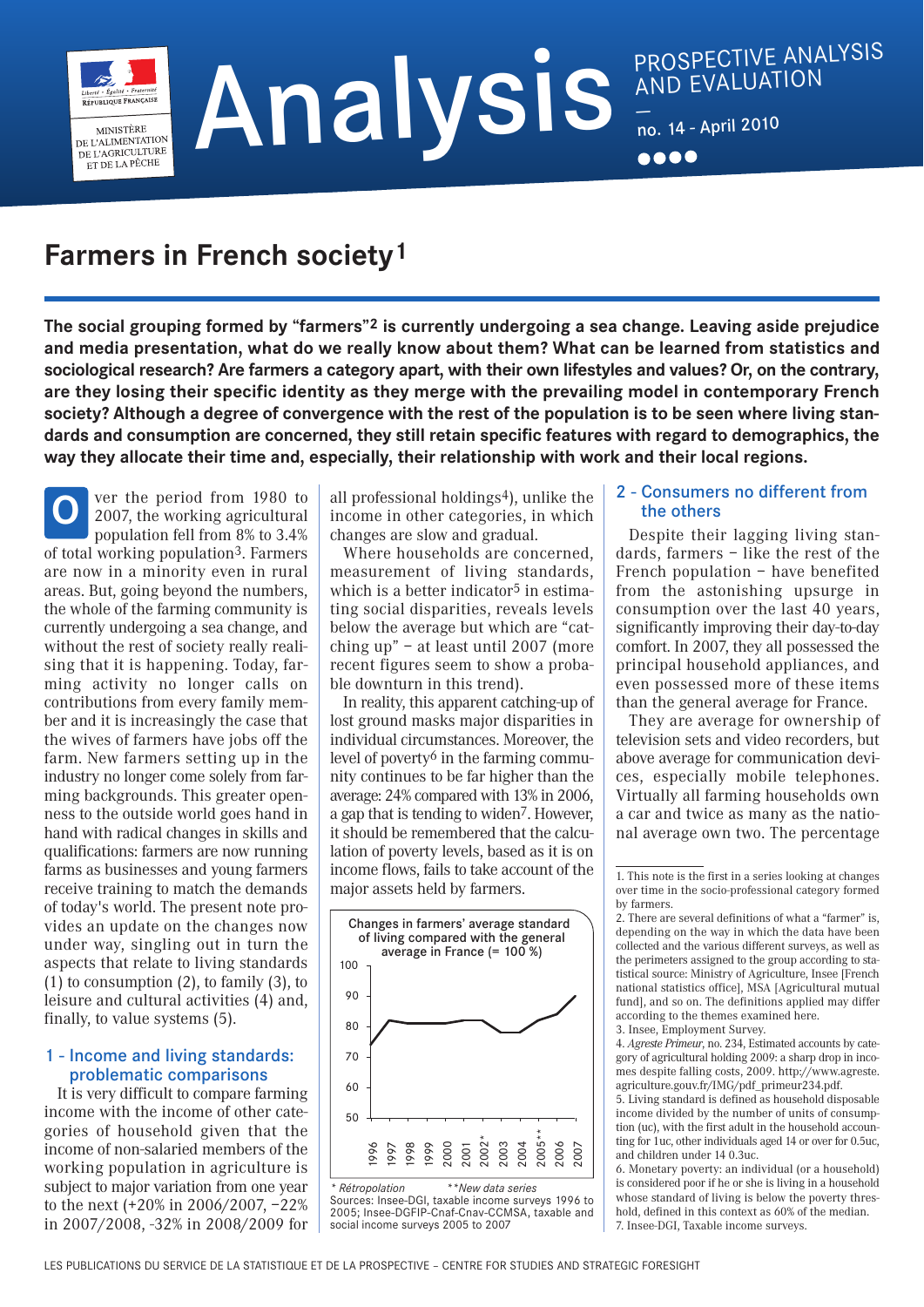of agricultural families with computers and Internet connections has increased very rapidly, with Internet access in particular rising from 27% in 2004 to 53% in 2007, a figure above the French average at the latter date (48.5%)8. Items for which they are still "lagging behind" are certain high-tech products of more recent date such as home cinemas (8% have one, compared with 16% in the population as a whole), or mp3 players (22% compared with the national average of  $40\%)$ <sup>9</sup>.

Comparison of the ways in which farmers' budgets are allocated reveals that their consumption patterns have evolved in the same direction as the average French household: lower "food- related" expenditure (alcoholic beverages and tobacco included) and more spending on "leisure, culture and education". Nevertheless, the percentage devoted to food has fallen by less than for other social categories, which may perhaps be put down to the estimates of internal consumption included in Insee [French national statistics office] calculations. The same is true of spending on "transport", the high level of which might be due to the difficulty of establishing how total expenditure under this heading is split between farm and household. Lastly, spending on "housing" is traditionally lower for farmers because they often own their accommodation: 88.2% do so, compared with 57.1% for all households according to the INSEE housing survey in 200610.

Farmers' housing conditions, which were for many years significantly inferior to those of the rest of the population, have substantially improved over the last forty years. In 1970, 60% of their housing had no tap water supply. In 2002, only 2.3% of housing had no amenities11. However, disparities do remain: in 2006, 13% of farmers' housing was of poor quality, against 7% for all households, 9% for manual workers and 10% for rural populations12. The accommodation occupied by farming households is generally more spacious than for the rest of the population, but in many cases it is also older.

## 3 - Moving in the direction of the "standard" family

Farming families seem to be less involved than other families in the fundamental changes that are affecting contemporary family life. The average farming household continues to be bigger than the typical French household, in particular because the generations continue to live together. In 2006, only 4% of male or female farmers aged 20 to 69 were divorced, compared with an average of over 8% for the French population as a whole, but this figure rose by almost a percentage point over the period 1999 to 200613. Single-parent families are also less numerous among farmers and births to unmarried parents are rarer. Farmers also attach greater importance to family life: threequarters of them live near their parents (less than 30 minutes away), and of the latter, 85% see their mother every week, whereas this is the case for only 64% of middle managers living in similar geographical proximity14.

Contrary to a generally accepted idea (one encouraged by the reality TV programme L'amour est dans le pré [love in the meadow]), farmers are not more likely to be living without a marital partner than other population categories. Indeed, this tends to be less often the case than the French average, except for men aged 60-64 and especially those aged 65-69 years, who are still lagging far behind the average<sup>15</sup>. It therefore appears that this feature of the older agricultural sector, one often studied by sociologists<sup>16</sup>, is fading as the younger generations replace the old.

Where the choice of marital partner is concerned, the farming community has long been characterised by a high level of endogamy. Even today, farmers are still the social group in which people marry and live most often with "people like us": 72% of women farmers living in couples have partners who are farmers and 51% of male farmers in couples live with a woman farming partner17. Given the specific nature of work on an agricultural holding, it seems only logical that husband and wife should in many cases share the same occupation. However, looking not at the woman's occupation but at her social origins as defined by the occupation of her father, it is clear that homogamy in the farming industry

10. 88.2 % against 57.1 % for all households, Insee, Housing Survey 2006. 11. Housing lacking one of the following: running

8. Insee, Statistical survey of income and living condi-

water, an inside toilet or a bathroom. 12. Insee, Housing Survey 2006. The quality of hou-

sing is defined in accordance with various criteria such as running water, humidity and heating.

13. Between 3.3% and 4.2%. Insee, Population Censuses 1999 and 2006.

14. INED [national institute for demographic studies], survey of family and intergenerational relations (ERFI) 2005, "How Often Do you See Your Parents?", *Population & Société*, no. 427, 2006.

15. "Single" is defined here not in relation to marriage as such but as living without a partner. Insee, Population Survey 2006.

16. Including Pierre Bourdieu in *Célibat et condition paysanne* [Being single and the farmer's condition], 1962. 17. Insee, Study survey of family history, 1999 in *Données sociales* [social data] 2006.

| 1. Notably: goods and services for personal care, jewellery and leather goods, child-minding outside the home, |  |
|----------------------------------------------------------------------------------------------------------------|--|
| insurance and financial services, sundry other services (legal services, subscriptions to associations, etc.). |  |
| Source: Insee, Family budget survey 2006 (covering Metropolitan France)                                        |  |

#### Consumer durables in 2007

| Socio-economic group | Refrige-<br>rator | Freezer | Microwave Washing<br>oven | machine | Dish-<br>washer | Car  | Two or<br>more<br>cars | Colour<br>TV | VCR or<br><b>DVD</b><br>player | Landline<br>  telephone | Mobile<br>telephone | Computer | Internet<br>connexion |
|----------------------|-------------------|---------|---------------------------|---------|-----------------|------|------------------------|--------------|--------------------------------|-------------------------|---------------------|----------|-----------------------|
| Farmers              | 100.0             | 91.9    | 80.8                      | 96.7    | 74.7            | 99.4 | 60.3                   | 97.8         | 84.6                           | 96.3                    | 86.6                | 68.3     | 53.1                  |
| Whole population     | 99.7              | 84.1    | 78.9                      | 93.5    | 46.2            | 80.5 | 33.7                   | 97.3         | 83.3                           | 87.1                    | 76.9                | 58.9     | 48.5                  |

Source: Insee Statistical survey of income and living conditions (SRCV)

2 **■** CENTRE FOR STUDIES AND STRATEGIC FORESIGHT Analysis N° 14 - April 2010



tions (SRCV) 2007. 9. Ministry of Culture/DEPS, *Les pratiques culturelles des français à l'ère numérique*, [The cultural practices of the French in the digital era] Ed. La Découverte, 2009.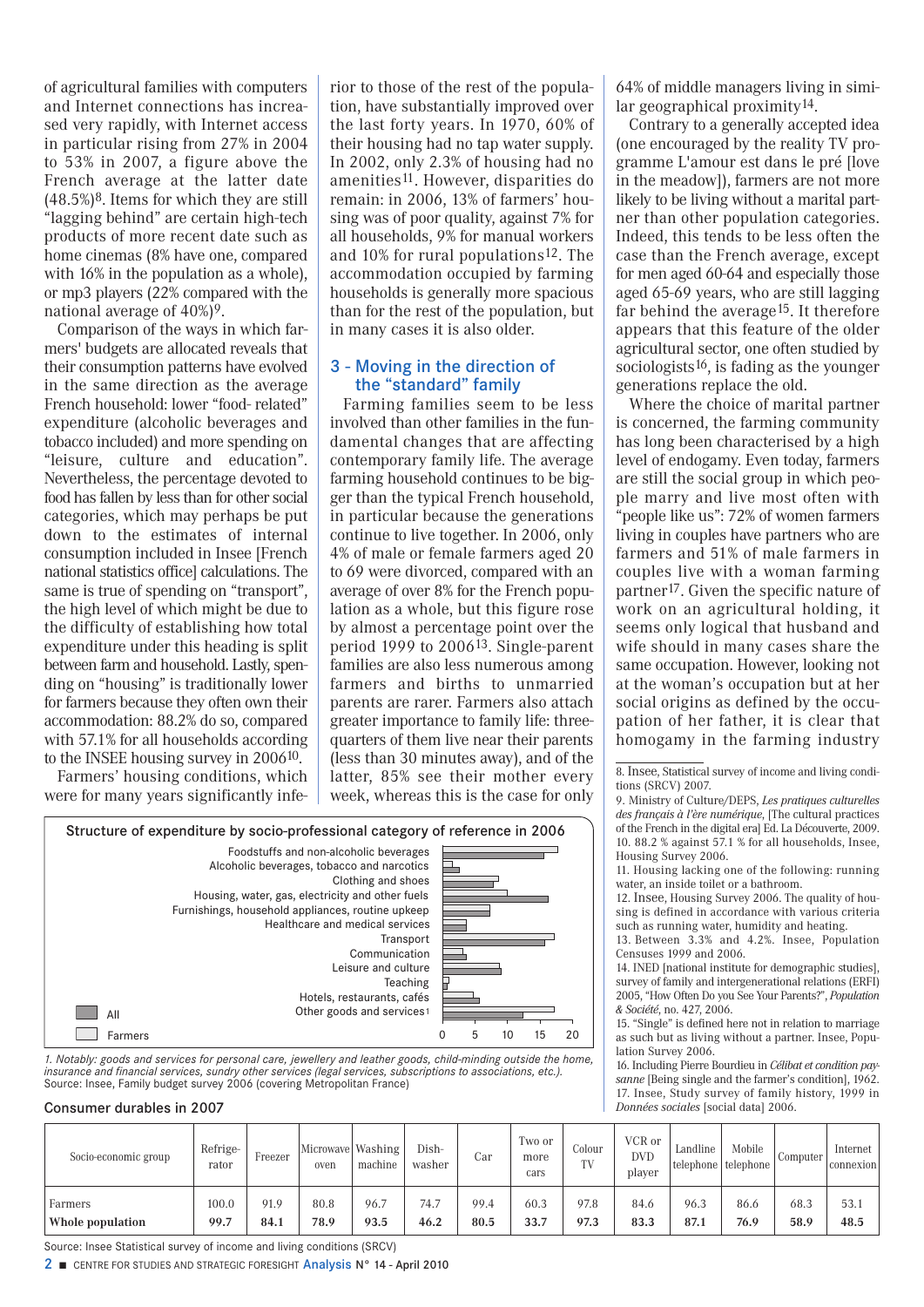remains at a high level: in 2000, 55% of all farmers were living with a partner from a farming background18. However, despite this, Giraud and Rémy refer to a "gradual broadening of marital options", especially for young farmers: whereas in 2000 70% of the female partners of farmers aged 60 to 65 come from farming families, this is the case for only 39% of partners aged 25 to 3019. The recent expansion in the rural population, plus the increased time young farmers spend in education and training, provide opportunities for more numerous and more varied social contacts. Moreover, becoming the marital partner of a farmer is less and less synonymous with marrying his job, as is shown by the rising numbers of farmers' wives with jobs off the farm.

#### 4 - Little free time for leisure activities

The constraints of running a farm explain the remaining major disparities where leisure activities are concerned. Despite the progress in technology, farmers have a much longer working week than other occupational categories: 54 hours per week on average, compared with 52 for self-employed tradespeople, retailers and company managers, 42 for middle management and 36.5 for manual workers20.

Furthermore, these long working hours are subject to extreme variations from one week to the next and around a fifth of all work is done at the weekend. Farmers do have free time, but it is difficult to predict when and this does not match standard leisure periods, this does not lend itself to organised activities.

This feature, in addition to their geographical isolation and family traditions, explains why farmers' cultural activities are more limited than for other groups: in 2008, 91% of farmers had never attended a jazz concert, 84% a classical or rock music concert, 78% a ballet or modern dance performance and 43% had never been to the theatre – figures comparable to those for manual workers (with the exception of the theatre) and higher than the average for the rural population generally21. On the other hand, more farmers than middle managers or self-employed tradespeople had attended a traditional dance performance or a circus, which tend to be held less exclusively in urban areas. Additionally, in 2005 69% of farmers had not read a book in the previous twelve months, against 51% for self-employed tradespeople, retailers and company managers. An increase can however be seen where the cinema is concerned: whereas only 12% had been to the cinema during the previous year in 2000, the proportion had risen to 39% in 200622. Like the average French citizen they watch television every day, but farmers read daily newspapers more often (50% read one more or less every day, compared with an average in the general population of 29%), especially regional dailies23.

Where sports activity is concerned, this saw a striking increase in the farming community over the period 1967 (19%) to 1987-1988 (31%), but no more recent figures are available. We do know however that access to sport is generally more limited in rural areas due to numerous obstacles: lack of resources, facilities and infrastructure, limited number of participants, making teams difficult to form in collective sports, and problems in finding trainers, for example24. Information is also lacking on activities which, on the face of it, would be practised more often by farmers, such as hunting and rambling.

Again, due to the constraints imposed by their work, farmers take fewer holidays than the rest of the population: 38% went on holiday in 2004 compared with 65% for the French generally, or 45% for the populations of isolated rural areas25. When farmers do go on holiday, they do so for shorter periods (a little under 10 days over the whole year on average, against 20 days for self-employed tradespeople, retailers and company managers and 18 for manual workers). Work-related reasons are cited by 55% of farmers when explaining this lack of holidays away from home, compared with less than one in ten for the French population as a whole. Although farmers spend the least time away on holiday, the figure has nonetheless risen by 14 points over ten years, given that just 24% took holidays in 1994.

Lifestyles (i.e. patterns of consumption, leisure, holidays) reflect the usual differences between social groups. Where farmers are concerned, those differences are even more marked in the area of the values and aspirations that anchor their sense of identity.

#### 5 - Attachment to traditional values and close involvement in the life of society

A high percentage of farmers continue to engage in religious practice: in

2005, 64% of women and 37% of men stated that their religious observance was either occasional or regular, which is the case for only 35% of women and 27% of men outside the farming community26. As Bertrand Hervieu and Jean Viard point out: "compared with other social groups, this is a strong and specific feature that relates to a large extent to the fact that farmers spend their entire lives in a fixed location within structural boundaries laid down from childhood"27. This goes hand in hand with an attachment to traditional values: opposition to abortion, marital infidelity and homosexuality is more widespread in the farming community than among the French as a whole. Daniel Boy has also shown28 how farmers' ideological universe continues to be shaped by an attachment to the values of private enterprise and liberalism (in the economic as well as in the wider sociocultural sense of this word). Similarly, greater value is attributed to discipline and personal effort among farmers than in the population as a whole. However, attitudes do vary with age: 83% of farmers aged 65 and over agree with the idea that school should instil a sense of discipline and personal effort above all else, compared with just 39% of those in the 18-24 age group.

Although farmers now represent no more than 2% of the country's electorate, their political weight is disproportionately greater since they vote more often than other socio-professional

24. S. Guillou, "Sport rural : le bonheur est-il dans le pré ?" [Rural sport: is happiness in the meadow?], En jeu no. 429, 2009.

<sup>18.</sup> C. Giraud, J. Rémy, "Les choix des conjoints en agriculture" [Choice of marital partner in the agricultural world], *Revue d'Études en Agriculture et Environnement*, 2008, pages 21-46.

<sup>19.</sup> This can also be put down to the fact that since there are many fewer farmers in the general population, the number of marital partners from agricultural backgrounds will also necessarily decline.

<sup>20.</sup> Coverage: people of working age, 15 years or over in employment, Insee, Employment Survey 2007.

<sup>21.</sup> Ministry of Culture, Department of research, prospective analysis and statistics (DEPS), *Les pratiques culturelles des français en 2008*.

<sup>22.</sup> Insee, Statistical survey of resources and living conditions (SRCV).

<sup>23.</sup> Ministry of Culture, DEPS, *Les pratiques culturelles des français en 2008*.

<sup>25.</sup> Insee, Standing survey on household living standards (EPCV), 1999-2004.

<sup>26.</sup> Insee, Standing survey on household living standards (EPCV), 2005.

<sup>27.</sup> B. Hervieu, J. Viard, L'archipel paysan. *La fin de la République agricole*, [The farming archipelago. The end of the agricultural republic] Éditions de l'Aube, 2001. 28. D. Boy, *Attitudes politiques des agriculteurs* [The political attitudes of farmers]. CEVIPOF, Cahiers no. 12, March 1995.